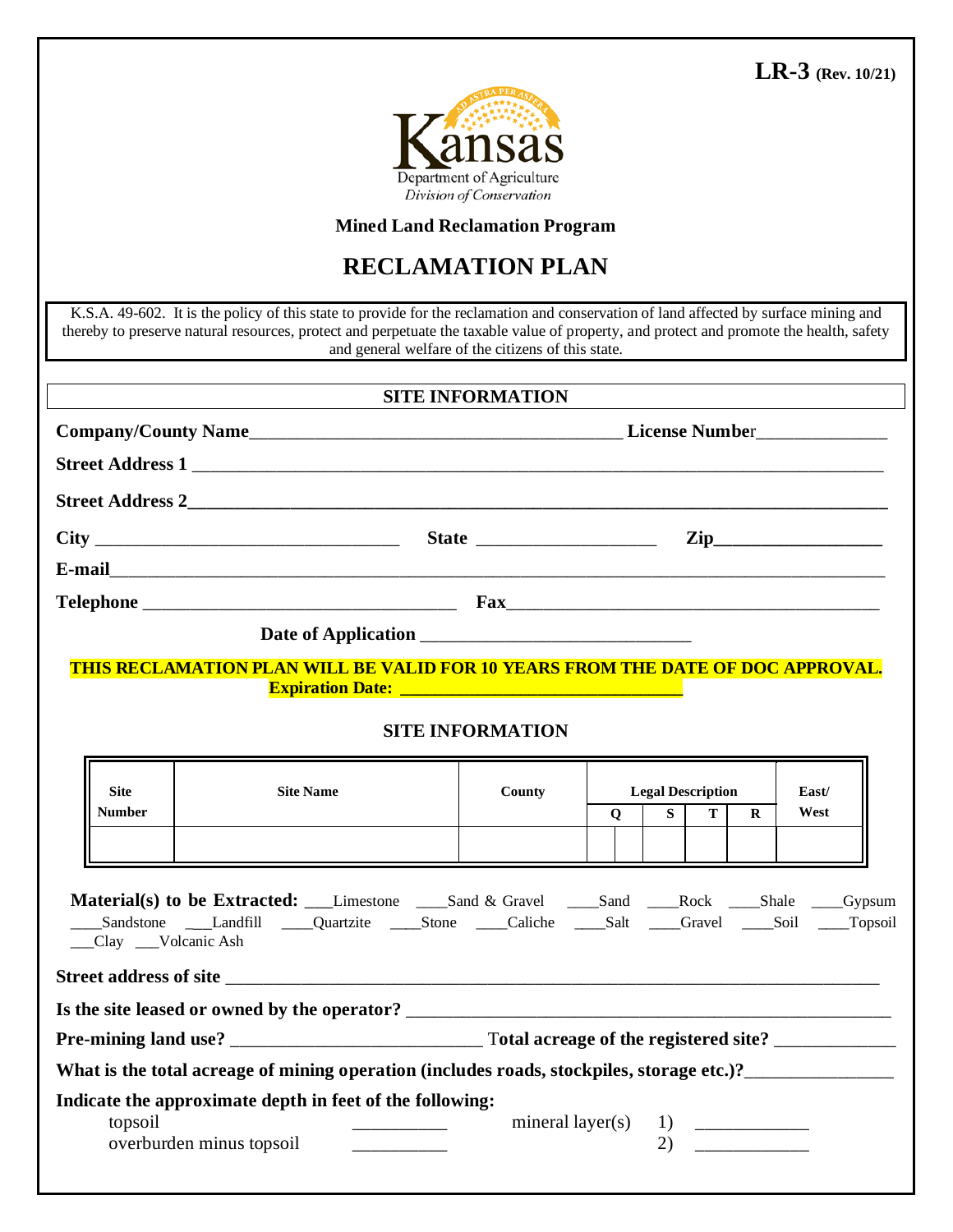#### **RECLAMATION PLANNING**

## **Do you intend to reclaim as you mine?**\_\_\_\_\_\_\_\_\_ **Or when mining is completed?** \_\_\_\_\_\_\_\_\_ What is the expected total acreage of land to be affected at the site during the life of the mine?

*(Affected land is defined as the land area where overburden has been removed for mining, overburden storage area, or both)*

#### **What is the intended post-mining land use?** (check all that may apply)

| <b>Use</b>      | <b>Estimated Acreage</b> | Use                      | <b>Estimated Acreage</b> |
|-----------------|--------------------------|--------------------------|--------------------------|
| 1. Pasture      |                          | 6. Commercial/Industrial |                          |
| 2. Farmland     |                          | 7. Wildlife Habitat      |                          |
| 3. Forest       |                          | 8. Recreation            |                          |
| 4. Lake or Pond |                          | 9. Other                 |                          |
| 5. Residential  |                          |                          |                          |

**K.S.A. 49-611.** (a) An operator authorized under this act to operate a mine, after completion of mining operations and within the time specified in K.S.A. 49-613, shall:

- (1) Grade affected lands except for impoundments and pit floors to slopes no steeper than one foot vertical rise for each three feet of horizontal distance. Where the original topography of the affected land was steeper than one foot of vertical rise for each three feet of horizontal distance, the affected lands may be graded to blend with the surrounding terrain. The grading of high banks of sand pits and highwalls may be modified or exempted by the Director.
- (2) Provide for the vegetation of the affected lands, except for impoundments, pit floors, and highwalls, as approved by the Director before the release of the bond as provided in K.S.A. 49-616.

#### **I understand under Kansas law I am required to reclaim mined land after completion of mining operations unless a variance is granted by the Director or their designee of the Division of Conservation under authority granted in K.S.A. 49-611 (d). \_\_\_\_\_\_Initial**

*GRADED SLOPES AND FILL AREAS ARE REQUIRED TO BE VEGETATED TO PREVENT EROSION AND SOIL LOSS. Vegetation may include grasses, forbs, legumes, shrubs and trees. Division of Conservation suggests the operator use the grass mixtures recommended by the Natural Resources Conservation Service/ County Conservation District, or KSU Extension for the area.*

|  |              |        |              | Please indicate the type or species of grass or other vegetation that will be planted on the reclaimed land: |
|--|--------------|--------|--------------|--------------------------------------------------------------------------------------------------------------|
|  | <b>Brome</b> | Fescue | Native Grass | <b>Other</b>                                                                                                 |

**Topsoil: K.S.A. 49-611.** (c) Topsoil that is a part of overburden shall not be buried or destroyed in the process of mining.

#### **I understand that topsoil will not be buried or destroyed in the process of mining.** \_\_\_\_\_\_\_**Initial**.

An approximately equal amount of topsoil that was on the site prior to mining must be placed over the areas to be seeded after mining. Do you plan to remove any of the topsoil from the site? **\_\_\_\_\_\_ Yes \_\_\_\_\_\_\_ No** If yes, then state the approximate amount of topsoil to be stockpiled for reclamation on site.

*Certain topsoil reclamation requirements under K.S.A. 49-601 through 624 may receive a variance by the Director or their designee of the Division of Conservation.*

**When mining is complete, final reclamation planning should occur in consultation with the DOC before beginning reclamation work.**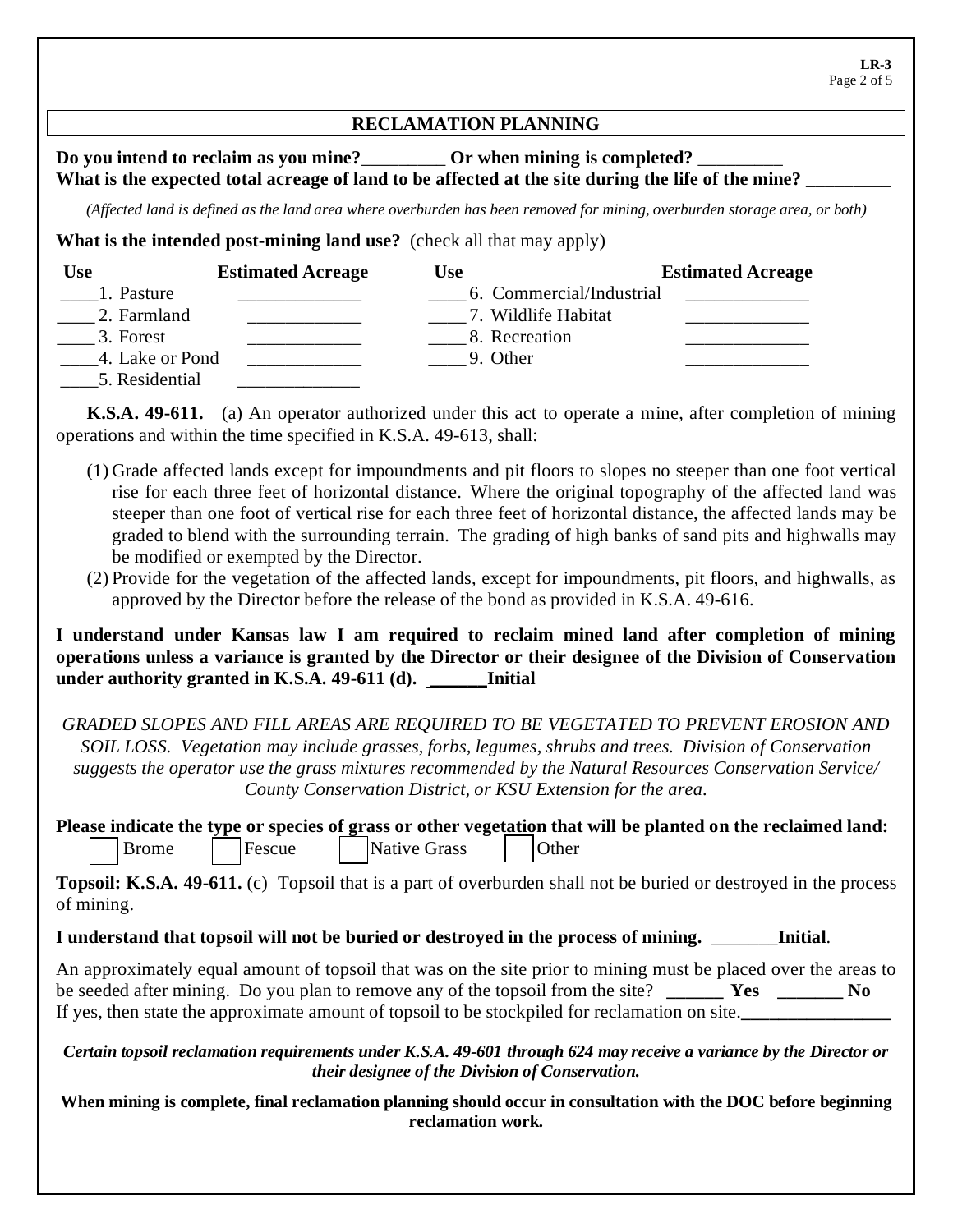#### **SET-BACK DISTANCE FROM ADJOINING PROPERTY**

*Although not part of the Surface Mining Land Reclamation and Conservation Act, this statute applies to landowners with land that is mined. The set-back distance should also be enough to allow for the required 3:1 slope of affected mine land to be achieved when shaping is required.*

#### **K.S.A. 49-501. Limits on excavation of certain land; civil remedies for violations.**

(a) From and after the effective date of this act, land which is located outside the limits of any incorporated city and which is not zoned or is zoned for agricultural use shall not be excavated for limestone mining or quarrying purposes unless there is, for each foot of depth excavated, at least one foot of unexcavated land between the excavation and the property line of the person who owns the land being excavated. The requirement for maintenance of unexcavated land along a property line shall not be required if adjoining lands upon both sides of such property line are being excavated for such purpose.

(b) The commission of any act in violation of subsection (a) shall render the violator liable to the adjoining landowner for the payment of a civil penalty of \$1,000 plus actual damages and reasonable attorney fees, recoverable in an action brought by the adjoining landowner.

## **RECLAMATION REQUIREMENTS**

**Grading:** Shall be completed within **6 months** after receipt of the Final Surface Mining Completion Report.

**Seeding:** Shall be completed within **one year** or after conclusion of grading, considering optimal seeding time, spring or fall.

**Vegetation establishment:** Shall be completed in **one to three years**, depending upon vegetation type and/or the amount of rainfall and weather conditions. Each operator shall allow the seeded vegetation at least one year to become established before filing a *Reclamation Approval Request* form.

Natural Resources Conservation Service (NRCS) – *Provides seeding recommendations and conservation planning at no cost. The county Conservation District is normally co-located with the NRCS and can provide a list of grass seeding contractors in your county and often sell grass seed.*

**K.A.R. 11-8-7. Reclamation requirements.** Reclamation of affected lands shall meet the following standards, in addition to the standards listed in K.S.A. 49-611, and amendments thereto.

(a) Affected lands shall be graded to allowable slopes within six months after filing the final report for the site. (b) In grading the affected lands, all mining-related waste products and machinery incompatible with the care and growth of vegetation shall be removed from the affected lands. Boulders and stones incompatible with the proposed post-mining use of the site shall be buried or removed from the site.

(c) Topsoil and overburden, or if topsoil was not present initially, then overburden only, shall be preserved in an amount specified in the reclamation plan on the site for reclamation of affected lands.

(d) Within one year following the conclusion of all earthwork, seeding of all areas in which vegetation is to be provided shall be completed to the extent permitted by weather and planting requirements.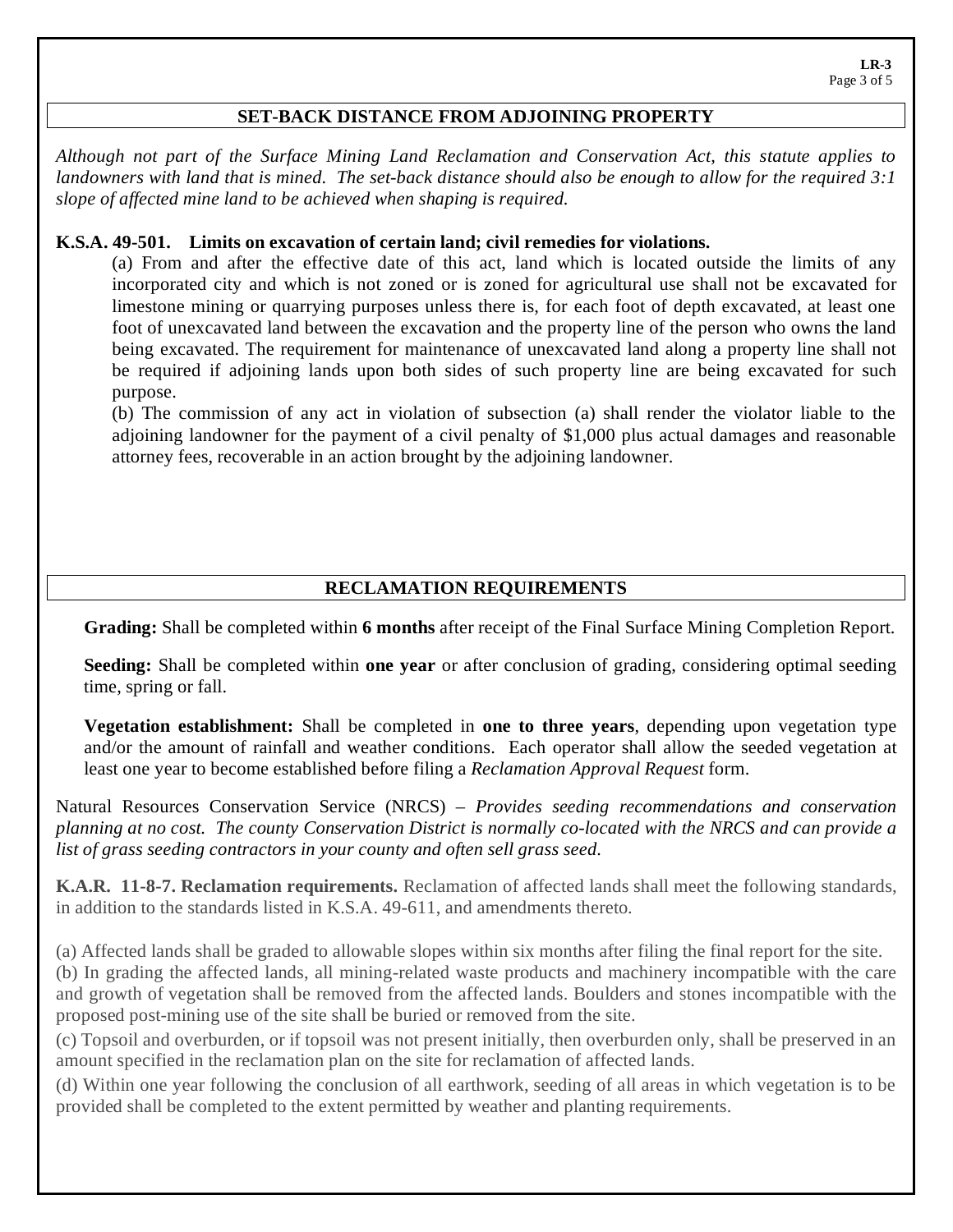(e) Erosion control methods shall be used where necessary to prevent rill and gully formation.

(f) Each operator shall allow the seeded vegetation at least one year to become established before filing a release request.

 $(g)$  A variance from the requirements of sub-sections (a), (d) and (f) of this regulation, may be granted by the Director or their designee of the Division of Conservation if the operator submits a written request at least 30 days before the initiation of affected reclamation activities. (Authorized by K.S.A. 49-623; implementing K.S.A. 49-611; effective June 19, 1995.)

**I understand that under Kansas law, after completion of mining operations, I am required to reclaim mined land in accordance with the standards identified in the reclamation plan unless a variance is granted by the State Conservation Commission under authority granted in K.S.A. 49-611 (d) and K.A.R. 11-8-7. \_\_\_\_\_\_Initial**

## **RECLAMATION PROCESS**

*Within 3 years after the mining completion report is filed with the DOC all reclamation must be completed. K.S.A. 49-613(a).*



**By checking the box, I acknowledge that I have read the above statement and do hereby demonstrate my understanding and agreement to abide by these guidelines.**

## **SIGN REQUIREMENTS**

**K.S.A. 49-607. Signing of Site (c)** A mine site registered pursuant to this section or K.S.A. 49-616 shall have, at the primary entrance to the mine site, a clearly visible sign which sets forth the name, business address and phone number of the operator. Failure to post and maintain a sign as required by this subsection, within 30 days after notice from the Executive Director, invalidates the registration.

**By checking the box, I acknowledge that I have read the above statement and do hereby demonstrate my understanding and agreement to abide by these guidelines.**